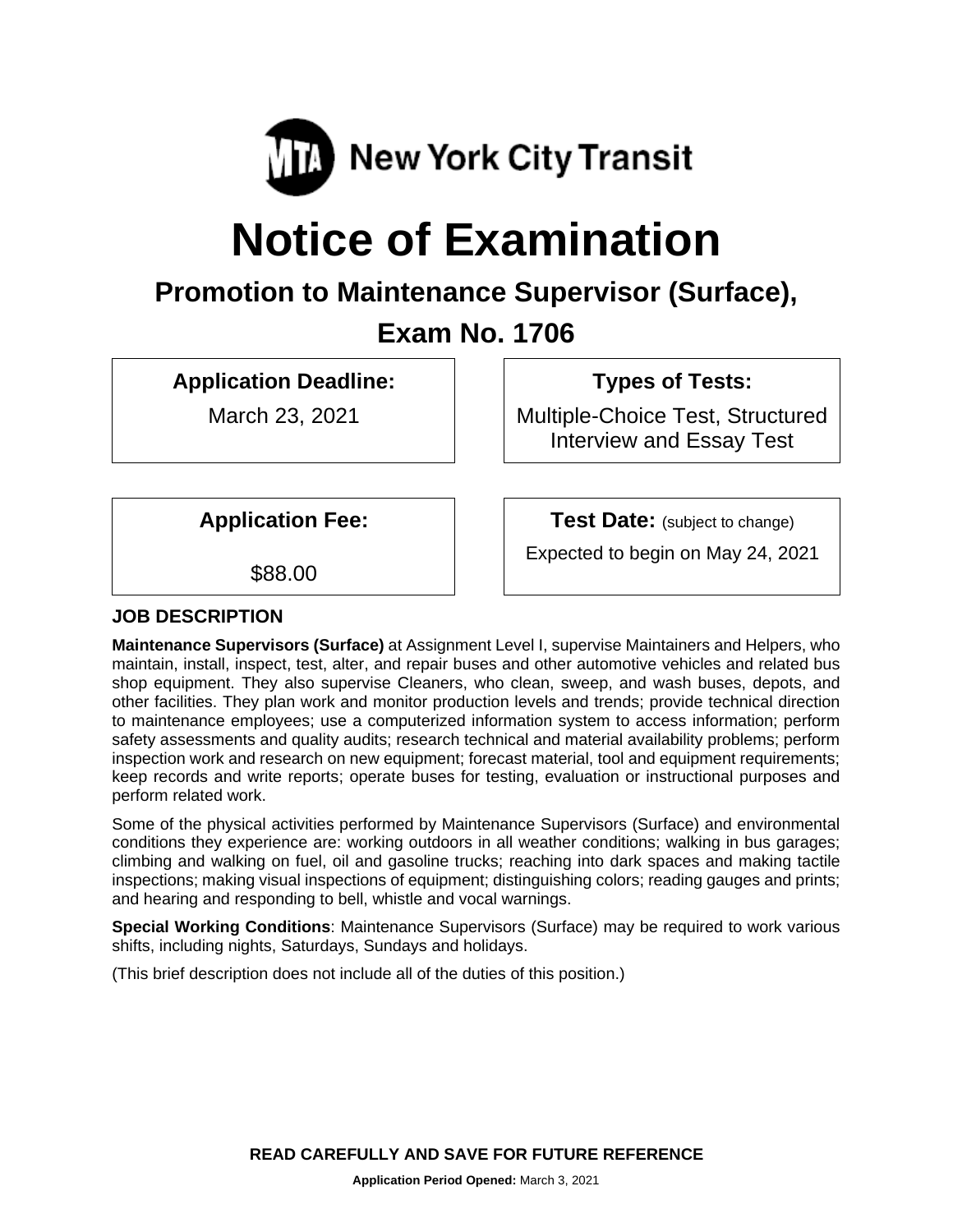# **SALARY**

The current minimum salary for Maintenance Supervisor (Surface) in the bargaining unit represented by the Transit Supervisors Organization, Transport Workers Union, Local 106 (Queens Supervisory Unit) is \$75,710 per annum increasing to \$94,638 per annum in the sixth year of service. The current minimum salary for Maintenance Supervisor (Surface) in the bargaining unit represented by the Subway-Surface Supervisors Association is \$79,543 per annum increasing to \$99,429 per annum in the sixth year of service. These rates are subject to change. There are two assignment levels within this class of positions. Promotions will be made to Assignment Level I. After promotion, employees may be assigned to the higher assignment level at the discretion of MTA New York City Transit. MTA New York City Transit will determine the bargaining unit to which newly promoted Maintenance Supervisors (Surface) will be assigned.

# **ELIGIBILITY TO TAKE EXAMINATION**

This examination is open to each employee of MTA New York City Transit who **on the first date of the Multiple-Choice Test:**

- 1. Is permanently (not provisionally) employed in or appears on a Preferred List (see Note, below) for the titles of Bus Maintainer - Group A, Bus Maintainer - Group B, or Mechanical Maintainer - Group C; and
- 2. Is not otherwise ineligible.

(Note: A "Preferred List" is a civil service list which is only for certain former permanent incumbents of the eligible title who have rehiring rights.)

This examination is also open to employees who were appointed to an eligible title pursuant to New York State Civil Service Law, section 55-a, and who meet all other eligibility requirements.

You are responsible for determining whether you meet the eligibility requirements for this examination prior to submitting the Application. If you do not know if you are eligible, check with **your department's Human Resources representative**. You may be given the multiple-choice test before we verify your eligibility. If you are marked "Not Eligible," your application fee will **not** be refunded, and you will **not** receive a score.

This examination is **not** open to employees of MaBSTOA or MTA Bus Company, or to employees of MTA agencies other than MTA New York City Transit.

#### **REQUIREMENTS TO BE PROMOTED**

**Probationary Period:** At the time of promotion, you must have completed your probationary period in one of the eligible titles indicated in the above "Eligibility to Take Examination" section, and you must be permanently employed in one of those titles or your name must appear on a Preferred List for one of those titles. Additionally, you must have served permanently in an eligible title for at least one year. Time served prior to a break in service of more than one year will not be credited.

**Driver License Requirement:** At the time of promotion, you must have a motor vehicle driver license valid in the State of New York. If you have serious moving violations, a license suspension or an accident record, you may be disqualified. You must possess or you must obtain a Class B Commercial Driver License (CDL), valid in the state of New York with a passenger endorsement, to satisfactorily complete the probationary period. The Class B CDL with a passenger endorsement may **not** have **any** restrictions which would preclude the performance of the duties of a Maintenance Supervisor (Surface) and must be maintained for the duration of your employment in the title.

(Continued)

**READ CAREFULLY AND SAVE FOR FUTURE REFERENCE**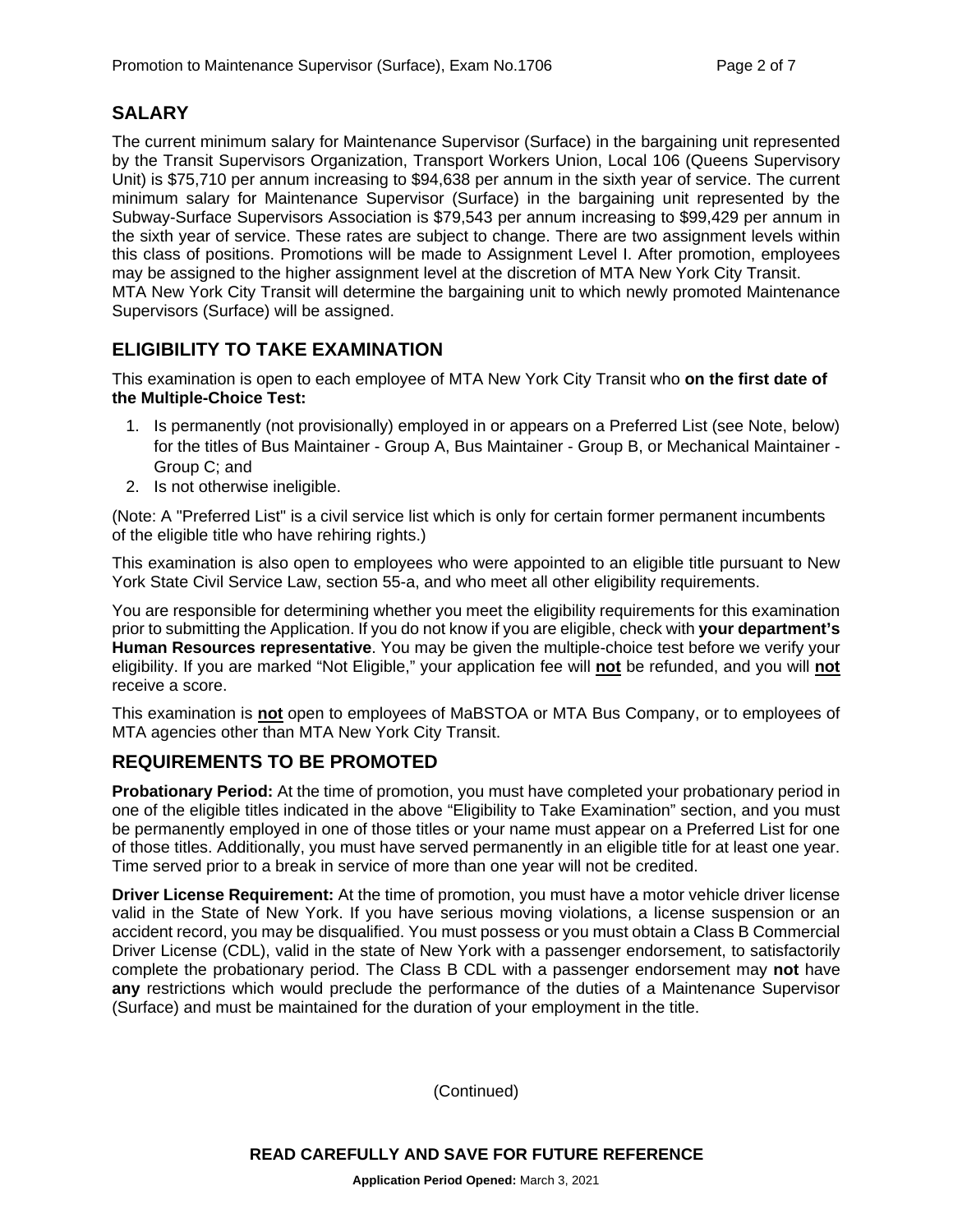### **REQUIREMENTS TO BE PROMOTED** (Continued)

**Commercial Motor Vehicle Driving Experience in the Military or New York National Guard**: If you are an active member or former member (discharged in the past year) of the military or New York National Guard and have experience driving a Commercial Motor Vehicle in the military or New York National Guard, you may be eligible for a waiver of the New York State commercial driving skills test through the New York State Department of Motor Vehicles. If you believe that you may be eligible for this waiver, you must apply for the waiver through the New York State Department of Motor Vehicles

**Drug Screening Requirement:** You must pass a drug screening in order to be promoted, and if promoted, you will be subject to random drug and alcohol tests for the duration of your employment. Additionally, if you have tested positive on a drug or alcohol test or had a refusal to test during preemployment or while employed by a Federal DOT-regulated employer during the applicable period, you must have completed the Substance Abuse Professional (SAP) evaluation, referral and education/treatment process required by federal law in order to be promoted to this safety-sensitive position.

#### **HOW TO SUBMIT AN APPLICATION**

If you believe you meet the requirements in the "Eligibility to Take Examination" section, you may submit an application during the application period. The MTA Exam Information Center, located in the lobby of 180 Livingston Street, Brooklyn, NY 11201, is currently closed. If you believe you have a special circumstance (e.g., a disability, military duty) that prevents you from applying as instructed below, please refer to the Special Circumstances Guide referenced in the "Special Arrangements" section below. Applications will **not** be accepted in person.

#### **Online Applications:**

- 1. If you are an active MTA employee, apply using the "BSC" employee portal at [www.mymta.info](http://www.mymta.info/) by the last day of the application period (non-active MTA employees and applicants requesting a fee waiver must email us by the last day of the application period at [examsunit@nyct.com](mailto:examsunit@nyct.com) for application instructions). Note: The application system may not function properly with mobile devices or tablets. For best results when applying, please use the latest version of Internet Explorer, open a new window, and avoid having multiple tabs open in the same window.
- 2. Once you have logged in, click on the My Job Search ribbon and then click on Exams (non-Railroad).
- 3. Follow the steps to submit an application.
- 4. Active MTA employees must pay the application fee via payroll deduction.
- 5. A confirmation number will appear on the same page after submitting your application and authorizing a payroll deduction (Save this number for future reference).

**IMPORTANT**: Your application submission confirms that you have read this Notice of Examination, including any dates and the requirements.

**Application Fee**: This fee is generally not refundable. Under special circumstances, you may be entitled to a refund. Please refer to the Department of Citywide Administrative Services ("DCAS") General Exam Regulation E.3.4 to determine if you are entitled to a refund. Please visit [http://web.mta.info/nyct/hr/forms\\_instructions.htm](http://web.mta.info/nyct/hr/forms_instructions.htm) to access the DCAS General Exam Regulations online. Application fee refund requests, along with any relevant supporting documentation, should be emailed to [examsmakeups@nyct.com](mailto:examsmakeups@nyct.com) or mailed to the address in the "Correspondence" section below.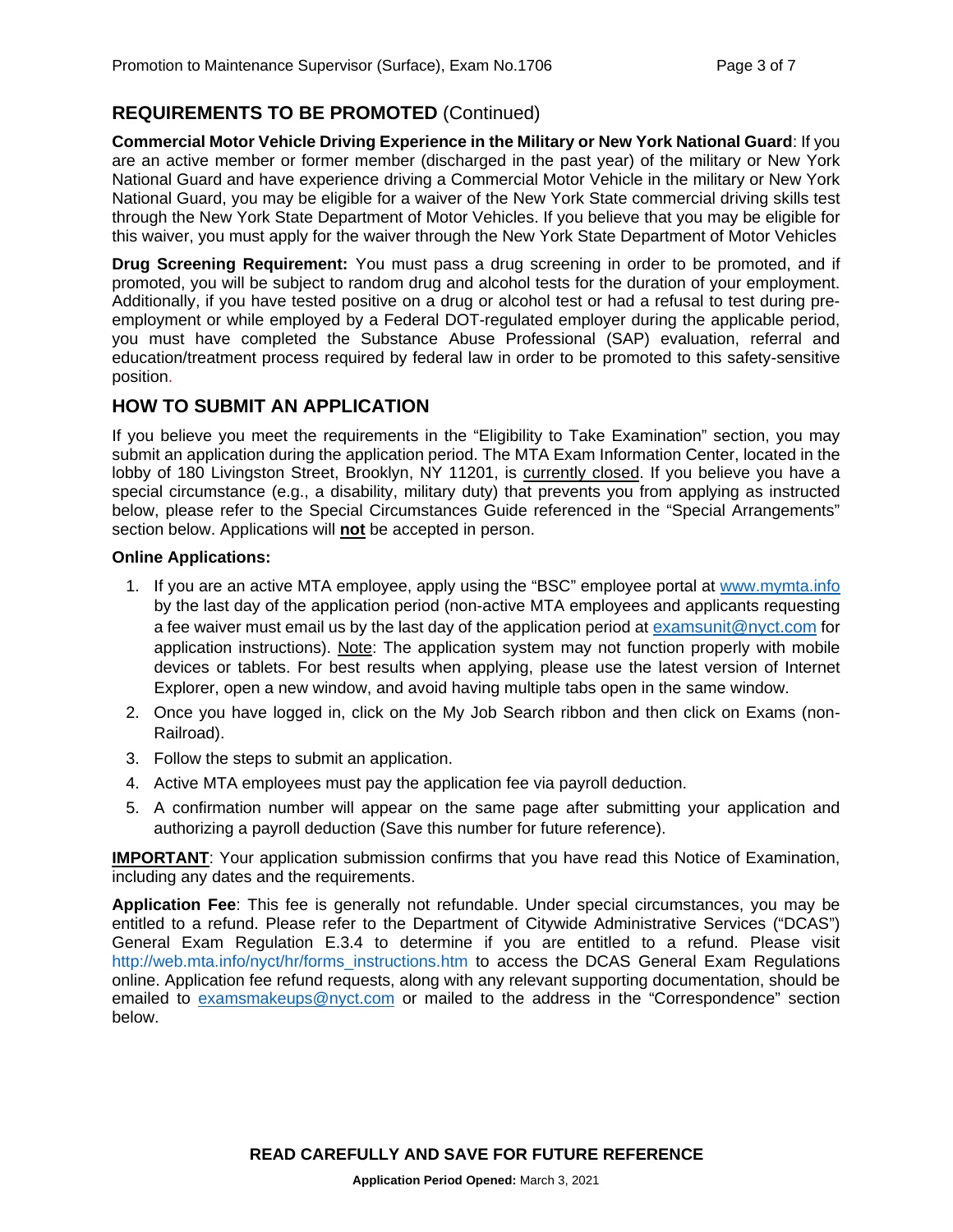#### **ADMISSION LETTER**

An Admission Letter will be mailed to you about 10 days before the date on which testing is expected to begin. If you do not receive an Admission Letter at least 4 days before this date, you must email a request for a duplicate Admission Letter t[o examsunit@nyct.com.](mailto:examsunit@nyct.com) A paper copy of the Admission Letter is your ticket for admission to the test.

Applicants **must** keep their mailing address **up to date**. Please refer to the "Correspondence" section below for instructions on how to update your address and other contact information.

#### **THE TEST**

You will be given a multiple-choice test and an essay test. You will also be given a competitive structured interview. A score of at least 70% is required to pass the qualifying test and the structured interview. The multiple-choice test and essay test will be given in the same session. Some questions on the tests will be administered for research purposes only to determine their viability for future tests. You may be given the structured interview before your qualifying test is rated. Your structured interview will be rated only if you receive a passing score on the qualifying test.

The competitive structured interview will consist of a technical knowledge-based section and a supervisory abilities section. Your score on each section will comprise of 50% of your structured interview score. A score of at least 70% is required on each section to receive a passing score. If you receive a passing score on the technical knowledge-based section and the supervisory abilities section, your percentage score from each section will be averaged together to determine your structured interview score.

You will be assigned to a test date and location, and you cannot request that your scheduled test date or location be changed, unless you meet the conditions in the "Special Arrangements" section below.

Your score on the **competitive** structured interview will determine 85% of your final score. Your seniority will determine the remaining 15%. You must pass the qualifying test and the competitive structured interview to have your seniority credited. Your seniority score will be 70 plus ½ point for each three months of completed, permanent, continuous service with an agency under the jurisdiction of the Commissioner, Department of Citywide Administrative Services, in the competitive class titles. Your service will be credited through the first date of the multiple-choice test up to a maximum of 15 years. Time served prior to a break in service of more than one year will not be credited.

Veterans' or Disabled Veterans' Credit will be granted only to eligible passing candidates who request that they be applied. Veterans' or Disabled Veterans' Credit should be requested at the time of application but **must** be requested before the date the eligible list is established. Claims for Veterans' or Disabled Veterans' Credit cannot be made once the eligible list is established.

The multiple-choice test may include questions on the following knowledge areas: the installation, troubleshooting, inspection, repair, testing, and maintenance of automotive/bus equipment, including tools and equipment used in basic automotive/bus maintenance; supervisory methods and practices; the ability to follow rules, regulations, policies and procedures; labor-management practices; safe and efficient work practices and procedures; reading and interpreting technical drawings, wiring diagrams and schematics; Job-related mathematical calculations and other related areas.

(Continued)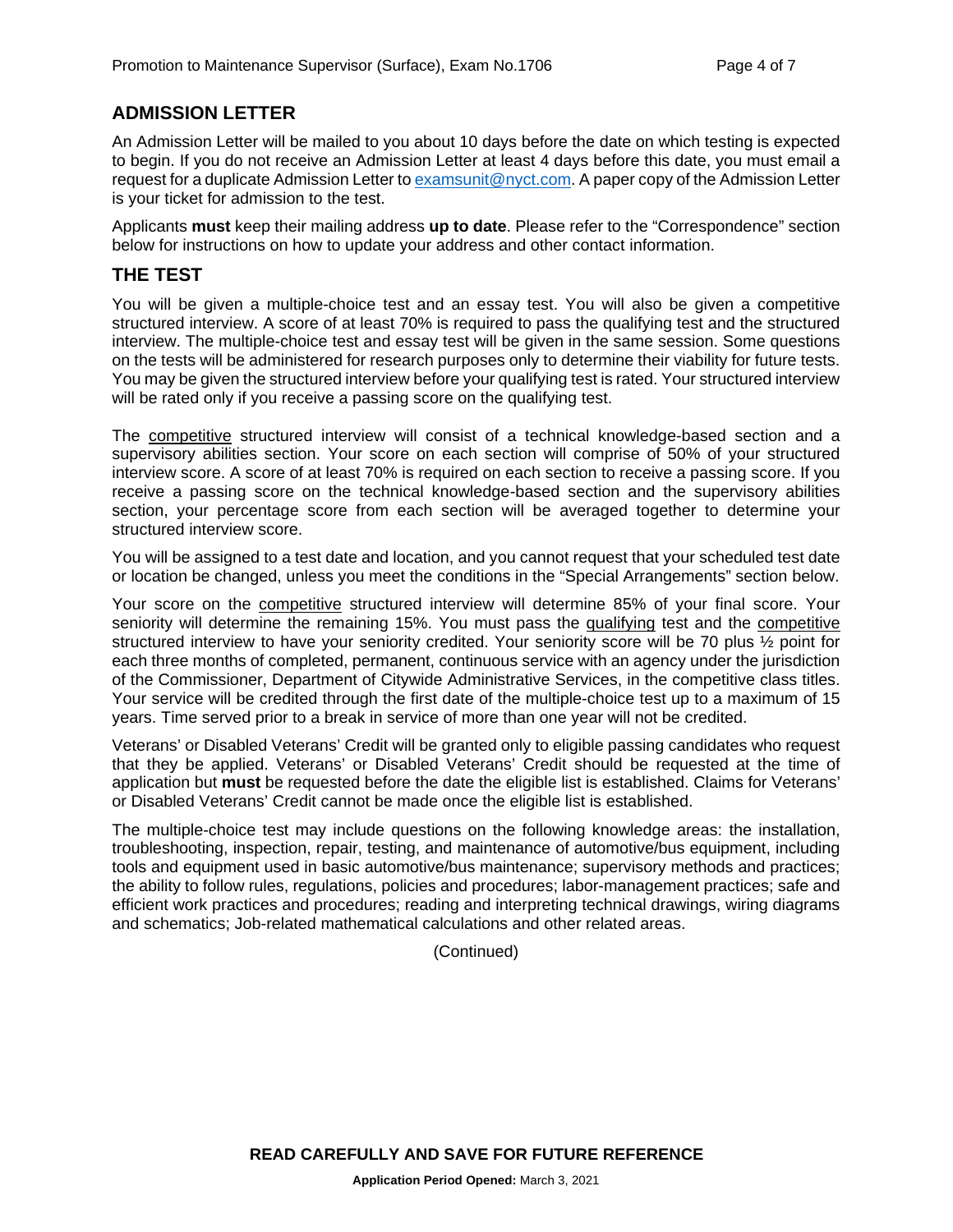# **THE TEST** (Continued)

The competitive structured interview may also include questions that assess the following knowledge areas and abilities:

#### Knowledge-Based Section

- Knowledge of how to install, inspect, repair, test and maintain basic and advanced automotive/bus components and systems, including knowledge of tools and equipment used in automotive/bus maintenance
- Safe and efficient work practices, rules and regulations
- Reading and interpreting technical drawings, wiring diagrams and schematics

Supervisory Abilities Section

- **Oral Comprehension** Ability to understand spoken English words and sentences
- **Oral Expression** Ability to use English words or sentences in speaking so others will understand
- **Planning and Organizing** Establishing a course of action for self and/or others to accomplish a specific goal; planning proper assignment of personnel and appropriate allocation of resources
- **Delegation** Utilizing subordinates effectively; allocating decision-making and other responsibilities to the appropriate subordinates
- **Management Control** Establishing procedures to monitor and/or regulate processes, tasks, or activities of subordinates and job activities and responsibilities; taking action to monitor the results of delegated assignments or projects
- **Development of Subordinates** Developing the skills and competencies of subordinates through training and developmental activities related to current and future jobs
- **Analysis** Identifying problems, securing relevant information, relating data from different sources and identifying possible causes of problems
- **Judgment** Developing alternative courses of action and making decisions based on logical assumptions that reflect factual information
- **Technical Translation** Demonstrating knowledge of the meaning of technical/professional terminology used on the job
- **Cost Consciousness** Possessing a consistent awareness of cost control throughout the planning and execution phases of all work processes. Utilizing business knowledge, qualitative or quantitative data and good judgement to determine the most cost-effective means to produce or obtain a desired business outcome. This includes the ability to make decisions utilizing appropriate cost controlling methods and techniques that will produce cost savings and the most desirable financial outcome for the organization

The essay test will require candidates to write one or more reports based on information provided on the day of the multiple-choice test. Candidates will be evaluated on their ability to write concisely, comprehensively, and clearly using good grammatical form.

# **TEST ADMINISTRATION GUIDELINES**

**Warning:** You are not permitted to enter the test site with cellular phones, smart watches, beepers, pagers, cameras, portable media players, or other electronic devices. Calculators are permitted; however, they must be hand-held, battery or solar powered, numeric only. Calculators with functions **other than** addition, subtraction, multiplication and division **are prohibited**. Electronic devices with an alphabetic keyboard or with word processing or data recording capabilities such as planners, organizers, etc. are prohibited. If you use any of these devices in the building at any time before, during or after the test, you may **not** receive your test results, your test score may be nullified, and your application fee will **not** be refunded.

(Continued)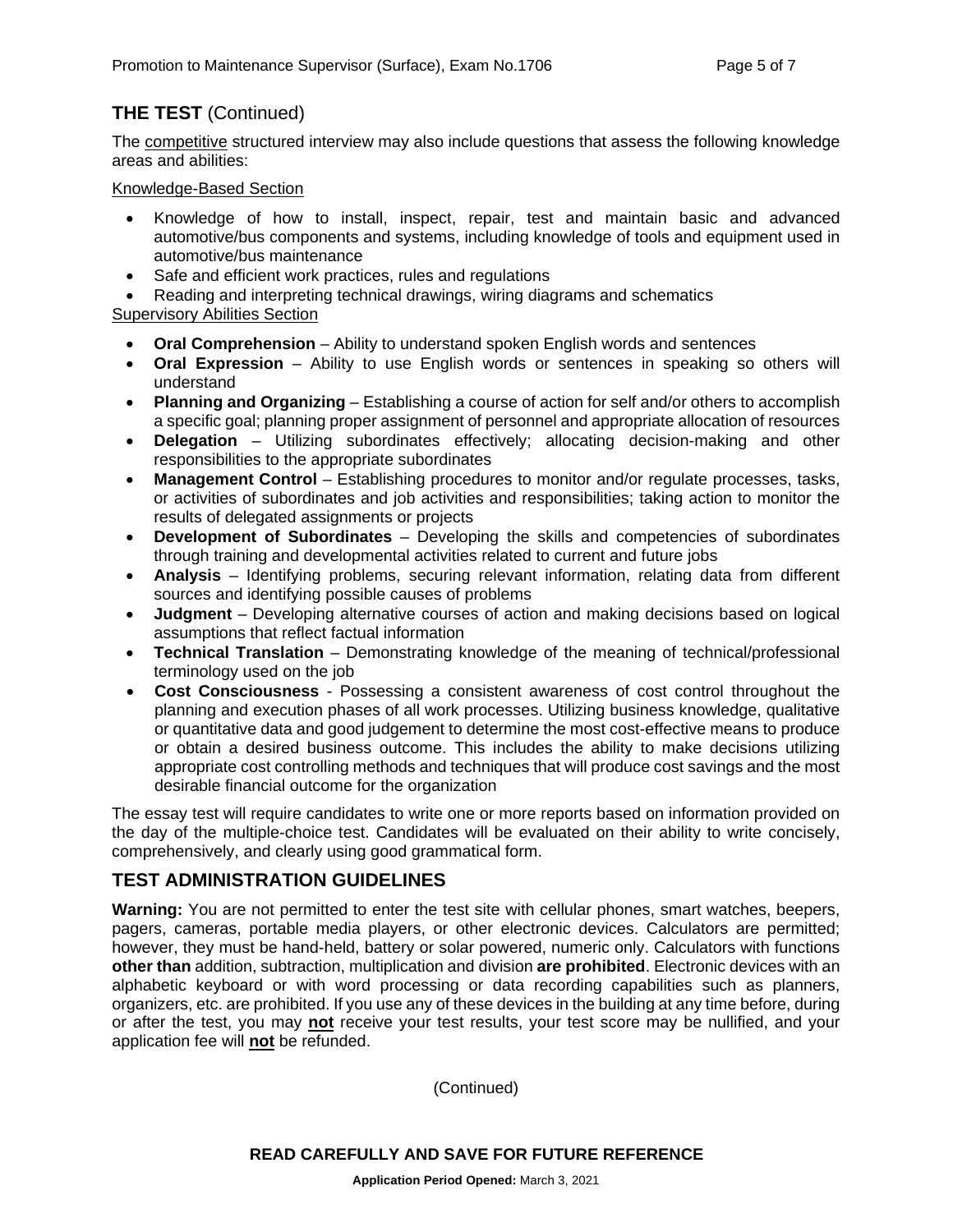# **TEST ADMINISTRATION GUIDELINES** (Continued)

**Social Distancing** and other safety protocols, **including the wearing of masks**, will be required during the administration of the test. Further details will be provided on your admission letter.

You may not have any other person, including children, present with you while you are being processed for or taking any of the tests and no one may wait for you inside of the test site while you are taking a test.

**Leaving:** You must leave the test site once you finish the test. If you leave the test site after being fingerprinted but before finishing the test, you will not be permitted to re-enter. If you disregard this instruction and re-enter the test site, you may not receive your test results, your test score may be nullified, and your application fee will not be refunded.

**Proof of Identity:** You must present your MTA New York City Transit employee ID when you arrive to take the test.

#### **THE TEST RESULTS**

If you pass the competitive structure interview test and qualifying test and are marked eligible, your name will be placed in final score order on an eligible list and you will be given a list number. The test that is administered for research purposes will not be considered to determine your test scores. You will be notified by mail of your test results. If you meet all requirements and conditions, you will be considered for promotion when your name is reached on the eligible list.

#### **ADDITIONAL INFORMATION**

**Training:** You may be required to undergo a formalized training course during your probationary period. Failure to successfully complete the training course may result in termination or being returned to your previously held permanent title.

#### **SPECIAL ARRANGEMENTS**

**Late Applications**: Refer to the "Correspondence" section below to contact the Examinations Unit to determine the procedure for submitting a late application if you meet one of the following conditions:

- 1. You are absent from work for at least one-half of the application period and are unable to apply for reasons such as vacation, sick leave or military duty; or
- 2. You become eligible after the above application period closed, but before the first test date of the multiple-choice test and essay test.

**Special Test Accommodations:** If you plan to request an alternate test date due to your religious observance or special testing accommodations due to disability, please follow the instructions included<br>in the Special Circumstances Guide. which is accessible online at in the Special Circumstances Guide, which is accessible online at [http://web.mta.info/nyct/hr/forms\\_instructions.htm](http://web.mta.info/nyct/hr/forms_instructions.htm) and will be attached to this Notice of Examination during the application period. An alternate test date due to religious observance must be requested no later than 15 days prior to the date on which is expected to begin. Special testing accommodations due to disability must be requested no later than 30 days prior to the date on which testing is expected to begin.

**Make-Up Tests:** You may apply for a make-up test if you cannot take the multiple-choice, essay and/or competitive structured interview test as scheduled for any of the following reasons:

- 1. Compulsory attendance before a public body; or
- 2. On-the-job injury or illness caused by municipal employment where you are an officer or employee of the City; or

(Continued)